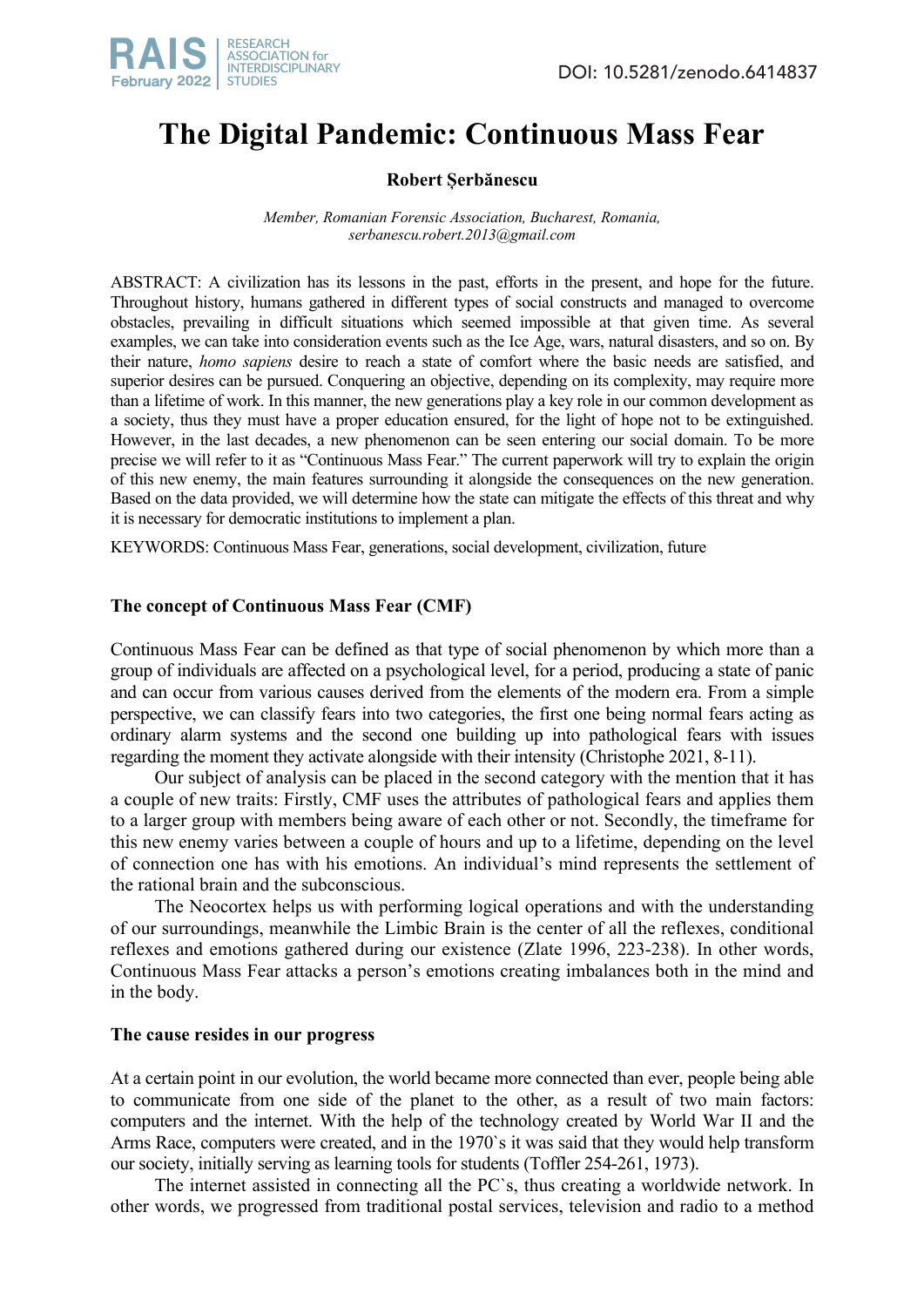that can spread and receive data in a matter of moments. Even if this new instrument helped us by improving our life and knowledge, it played an important role in creating the CMF.

Nowadays, a person will take most of her information from the internet when it comes to news or simple life hacks, access to it being facilitated by the fact that we have added to the computer more portable devices such as laptops, tablets and smartphones. This constant intake of information can make some individuals very vulnerable to misleading data, especially the introverted types. Based on the above ideas, we can state that the key component in dealing with CMF is to understand that information plays a crucial role, depending on how it is delivered.

## **Information - the supplier of fear**

On a general level, information is the base on which all the processes take place. Without information, we would not be able to learn, understand or create. Also, because of the speed of sharing, our civilization is advancing quickly. Despite all of this, information can create Continuous Mass Fear, depending on how it is written on what format or the way it is audio transmitted.

A proven fact is that all the information placed on the internet has generated confusion. In this way, it is very difficult, if not impossible, at one point to distinguish the truth from the lies. We must also take into consideration the subject of an online topic, this being relevant in finding our what impact it could have towards a reader/listener on an emotional scale. Therefore, the main root to our problem is represented by a compound of rapid shared data, of an incalculable quantity, that generates confusion and emotional imbalances.

Society has a possibility to deal with this phenomenon on a first stance, this chance is composed by the experts in various domains, people who have the authority, based on years od study and practice, to say what should be considered as proven or not. In an ideal scenario, they would provide guidelines for the normal citizen in order to avoid any misleading information. Unfortunately, having access to such a huge amount of documentation online, many of it being fake, as per the Sturgeon Law, has led individuals to overestimate their intellectual capacity many of them considering that they are experts. Important scientific figures have been discredited starting from the second half of the last century up until today. They are seen as an elitist group (Nichols 2019, 124-130).

Given the above facts, the world is essentially facing a digital induced pandemic that takes place on a subconscious level while also having effects on the physical realm.

## **Consequences of Continuous Mass Fear (CMF)**

Knowing that the body and the mind are connected, it only makes sense to reinforce the fact that what affects the body also affects the mind and vice versa. In the area of psychology, experts state that a pathological fear is represented by severe anxiety, this is explained as a sense of fear towards an imminent but unclear danger. An example of a such a case can be seen in the continuous state of insecurity caused by the Cold War during the last century, creating a mass neurosis in those days. In short, a sense of threat, repeated continuously can cause anxiety which can affect the intellectual capacity, learning and understanding becoming significant difficult operations (Cosminovici 2005, 205-206)

CMF is much more different than the tension created by The Cold War, because the era in which we subside ads to it the speed of the internet with its freedom and relatively safety of one's identity. In the past, news on the television and radio ran on at certain hours, today this is nonstop. Therefore, these two traits help us in distinguishing this new phenomenon that has severe effects on an individual and general level.

First, if a subject tends to be more emotional, the encounter with the CMF can start a state of fear, creating anxiety with its own traits as explained above. On a second approach, panic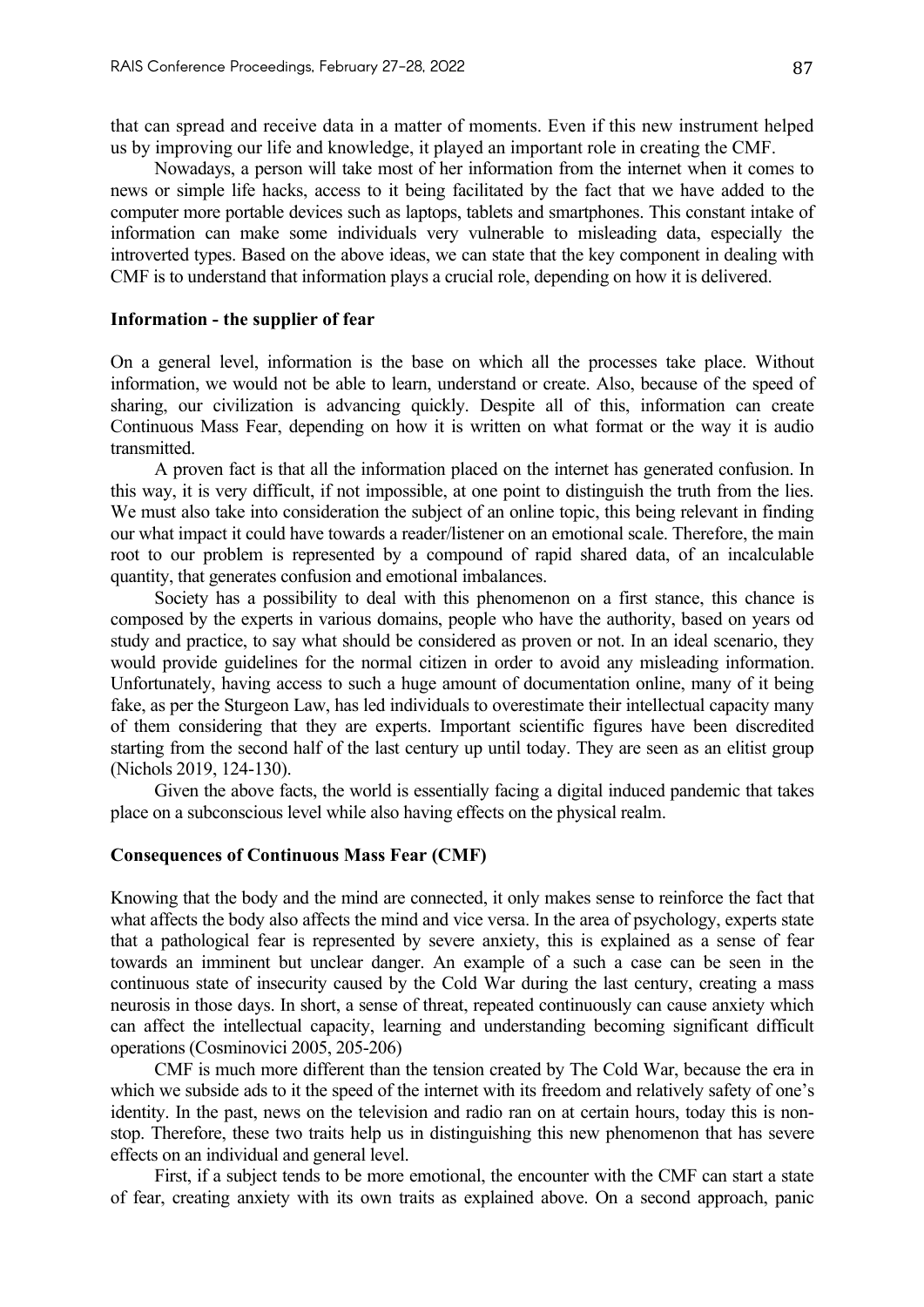attacks can also occur if a person can`t maintain a stable attitude when assaulted by the informational wave. In this manner, it is important to underline that panic attacks can endanger the victim's life, for example if they occur when someone is driving at highspeed. Finally, when confronted with fear, our bodies try to maintain a permanent state of vigilance and alert, this means that all the biological functions related to this requirement work faster. In the long term, this could cause exhaustion, heart problems and other organ dysfunctions. On a social plan, Continuous Mass Fear can lead to wrong opinions, toxic behaviors or beliefs and non-productive public manifestations.

## **The state's intervention**

A state is a community created in order to achieve a greater common good, thus every citizen works towards what he believes to be good (Baumgarten 11, 2015). In other words, all subjects of the law must, by the nature of their actions, pursue a positive objective. It is also true that a state, with the help from the democratic institutions, must ensure the protection of its people both mentally and physically.

The CMF must be handled by the instruments of a democratic society due to the obligations derived from the fundamental law. We shall take into consideration the prime law of Romania, which has in her composition the right to physical and psychological integrity together with the right for health protection (Romanian Constitution, Art. 22 and 34). As per the doctrine, the right to mental and physical integrity are connected to the right to live, any harm brought to them resulting in an attack on the wellbeing of the victim (Deaconu 2011, 234 – 235). These three are also guaranteed by the right to health protection (Idem, 258-266). We can observe that the fundamental rights provided by the Constitution are interconnected.

## **Actions against the threat**

Since the premises of why the state should deal with CMF have been pointed out, it is necessary to suggest measures which could be implemented. On this note, raising awareness represents a good starting point. The responsible entities could create campaigns which should inform the public about the danger and advising what actions should be taken in order to prevent any dangerous outcome.

Teams of social sciences experts can be brought in order to help the citizens already affected by this digital pandemic. Also, self-helping materials, validated by specialists, should be put at the disposal of the victims. Probably the most efficient action which can be taken is prevention, this can only be done by knowing this attacker on a deeper level. Departments of institutes should use the tools at their disposal to perform well-coordinated research and determine the best mechanism to counter the CMF.

### **Protecting the order of the law**

Another way of dealing with the analyzed subject is by applying the criminal law dispositions or by creating up to date ones.The criminal law consists of the assembly of legal norms that protect the order of the law and the fundamental social values, deals with criminal conduct by enforcing legal sanctions and plays a crucial role in preventing such behavior. (Mitrache C., Mitrache Cr. 2019, 22). By its dispositions, the criminal law could hold accountable the persons transmitting the negative information, after they are tracked down by a specialized team.

In the code we can observe recognized illegal conducts related to the CMF. For example, the act of inciting, by any means, towards hatred and discrimination against certain groups is sanctioned with prison from 6 months up to 3 years or with a fine (Romanian Criminal Code, Art. 369). Since the internet can be considered a public space, we could bring